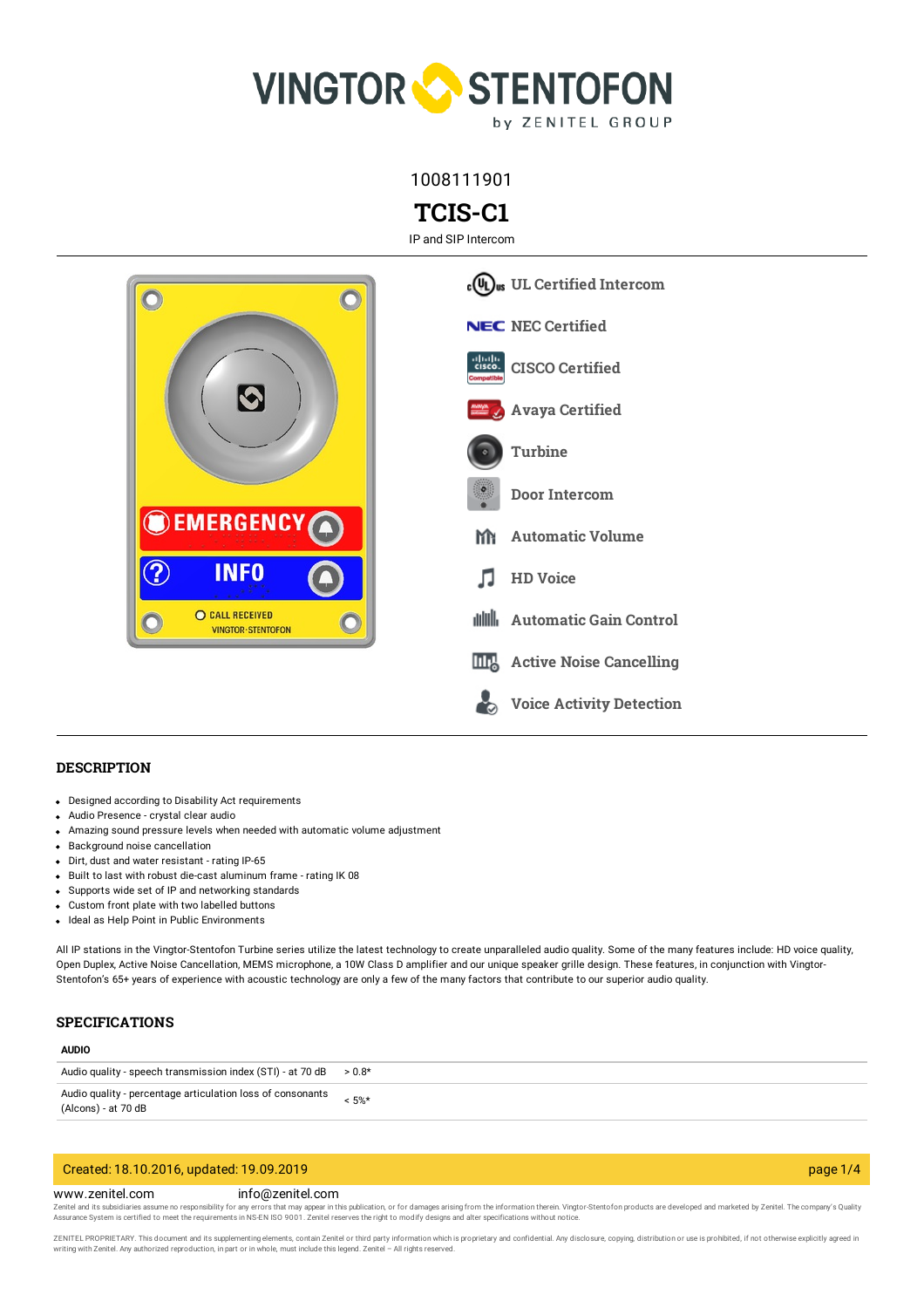#### **AUDIO**

| Audio quality - total harmonic distortion + noise, without<br>noise reduction (THD+N) - at 70 dB | $< 2\%$ *                                                            |
|--------------------------------------------------------------------------------------------------|----------------------------------------------------------------------|
| SPL rated power at 1m in open duplex                                                             | 95 dB*                                                               |
| SPL rated power at 1m in half duplex                                                             | 105 dB*                                                              |
| SPL rated power at 1m in program distribution and<br>announcement                                | 105 dB*                                                              |
| Noise cancelling - suppression of musical noise                                                  | <b>YES</b>                                                           |
| Noise cancelling - suppression of static noise                                                   | <b>YES</b>                                                           |
| Noise cancelling - suppression of rapidly changing noise                                         | <b>YES</b>                                                           |
| Codecs                                                                                           | G.711, G.722                                                         |
| Frequency range, G.722 Codec                                                                     | $200$ Hz $- 7000$ Hz                                                 |
| Audio technology                                                                                 | Modes: Full open duplex, switched open duplex                        |
|                                                                                                  | Adaptive jitter filter                                               |
|                                                                                                  | <b>Custom Ringing Tone</b>                                           |
|                                                                                                  | Audio Mixing - Conversation and Group Call                           |
|                                                                                                  | Sound Level Detection / scream alarm (only in AlphaCom)              |
|                                                                                                  | Automatic gain control (microphone)                                  |
| Internal speaker amplifier                                                                       | 10 W class D                                                         |
| Microphone technology                                                                            | Digital MEMS, omnidirectional microphone                             |
| *Tested with Audio Precision SYS 2722 equipment                                                  |                                                                      |
| <b>HARDWARE</b>                                                                                  |                                                                      |
| Ethernet connector                                                                               | 1 x RJ 45                                                            |
| All other connectors                                                                             | Tool less, spring loaded, vibration proof terminals                  |
| General inputs and outputs                                                                       | 6 (configurable)                                                     |
| Outputs                                                                                          | 12mA as LED drivers                                                  |
|                                                                                                  | Max: 250VAC/220VDC, 2A, 60W                                          |
| Change-over relay (NO+NC+COM)                                                                    |                                                                      |
| Power options                                                                                    | PoE and or external power supply                                     |
| PoE (power over Ethernet)                                                                        | IEEE 802.3af standard, Class 0 (0.44W to 12.95 W)                    |
| External power supply                                                                            | 24 VDC (16 - 48 V)                                                   |
| Power consumtion                                                                                 | Idle 1.8W, max 12W (depending on volume)                             |
| Audio Line out / Induction loop signal                                                           | 600 Ohm                                                              |
| Button backlight                                                                                 | LED                                                                  |
| Call indication                                                                                  | Icons/colors for hearing impaired                                    |
| Door open indication                                                                             | Icons/colors for hearing impaired                                    |
| <b>CONSTRUCTION</b>                                                                              |                                                                      |
| Dimensions (HxWxD)                                                                               | 180 x 120 x 70 mm / 7.1" x 4.7" x 2.8"                               |
| Dimensions after flush mount                                                                     | 180 x 120 x 20 mm / 7.1" x 4.7" x 0.8"                               |
| Dimensions with on wall box                                                                      | 180 x 120 x 82 mm / 7.1" x 4.7" x 3.3"                               |
| Weight                                                                                           | 0.8 kg / 1.8 lbs                                                     |
| Faceplate material                                                                               | 3 mm / 0.12" PMMA, colour printed on back side                       |
| Base / frame material                                                                            | 3 mm / 0.12" Aluminum alloy - A413.0, AlSi12Se, anodized and painted |
| Electronics cover material                                                                       | Polycarbonate (translucent)                                          |
| Gasket material                                                                                  | Silicone rubber                                                      |
| Fastening bracket material                                                                       | <b>SECC Steel</b>                                                    |
| <b>Button material</b>                                                                           | 3 mm / 0.12" Polycarbonate (transparent)                             |
| Button travel length                                                                             | 1.25 mm                                                              |
| Button activation force                                                                          | 350 gf                                                               |
| Button push-cycles before failure                                                                | 300 000                                                              |
| Vandal resistant fasteners                                                                       | Stainless steel, security TORX (with pin), T25                       |
| Loudspeaker poke protection, large diameter object                                               | 3D cast aluminum speaker grille                                      |

# Created: 18.10.2016, updated: 19.09.2019 page 2/4

### www.zenitel.com info@zenitel.com

Zenitel and its subsidiaries assume no responsibility for any errors that may appear in this publication, or for damages arising from the information therein. Vingtor-Stentofon products are developed and marketed by Zenite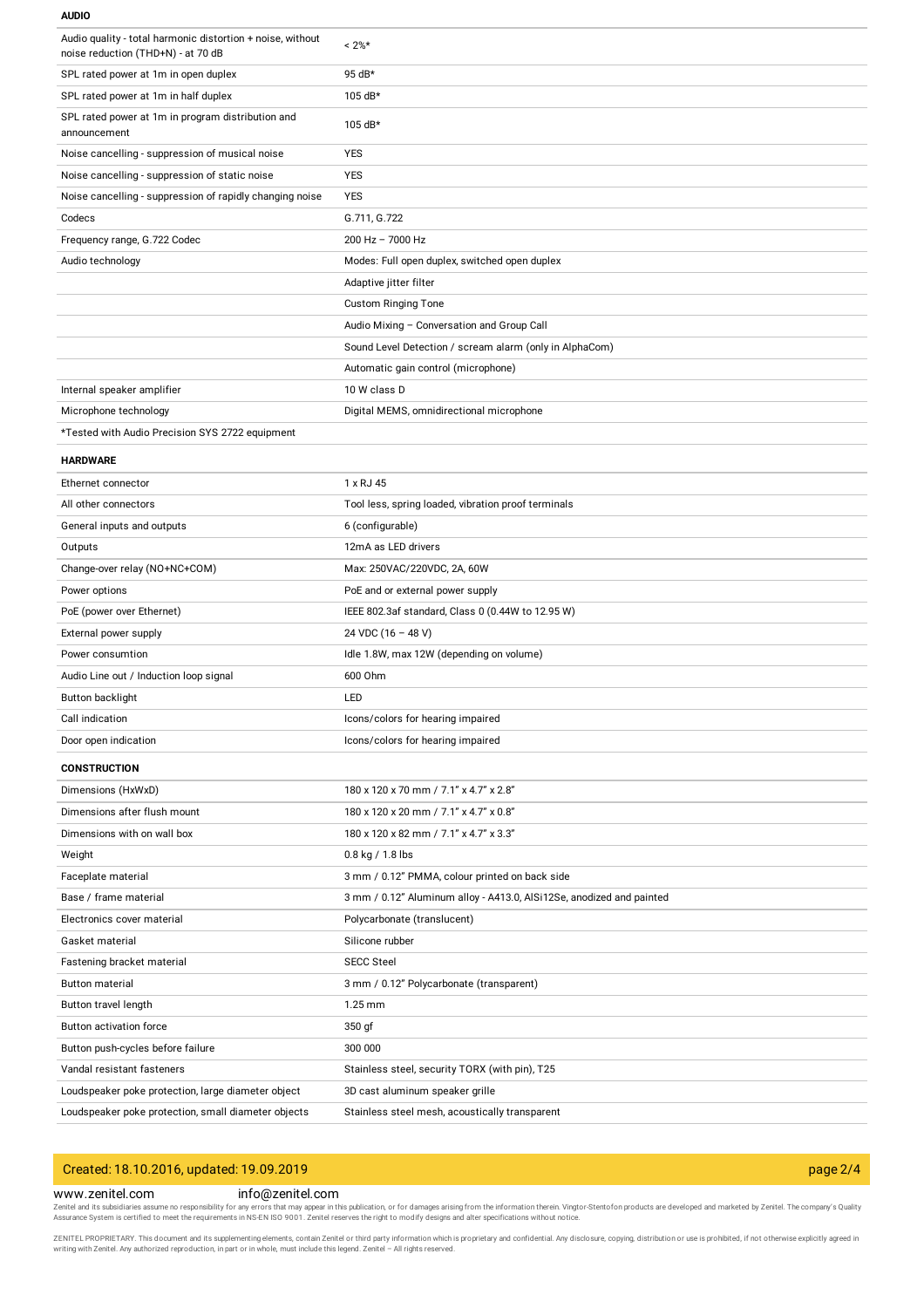#### **NETWORKING AND PROTOCOLS**

| Protocols                          | IPv4 (with DiffServ), SIP, TCP, UDP, HTTPS, TFTP, RTP, DHCP, SNMP, Vingtor-Stentofon CCoIP®, NTP                                                                                                                                                                             |
|------------------------------------|------------------------------------------------------------------------------------------------------------------------------------------------------------------------------------------------------------------------------------------------------------------------------|
| LAN protocols                      | Power over Ethernet (IEEE 802.3 a-f) Network Access Control (IEEE 802.1x) STP (IEEE 802.1d)                                                                                                                                                                                  |
| Management and operation           | HTTP/HTTPS (Web configuration) DHCP and static IP + Vingtor-Stentofon Pulse™ Remote automatic software<br>upgrade Centralized monitoring                                                                                                                                     |
| Advanced supervision functions     | E.g network test, tone test, status reports (only in AlphaCom)                                                                                                                                                                                                               |
| SIP support                        | RFC 3261 (SIP base standard) RFC 3515 (SIP refer) RFC 2976 (SIP info)                                                                                                                                                                                                        |
| DTMF support                       | RFC 2833, 2976 (SIP info)                                                                                                                                                                                                                                                    |
| <b>ENVIRONMENT AND COMPLIANCES</b> |                                                                                                                                                                                                                                                                              |
| IP rating                          | IP-66, tested according to EN 60529                                                                                                                                                                                                                                          |
| IK rating                          | IK 08, tested according to EN 62262                                                                                                                                                                                                                                          |
| Operating temperature range        | -40° to 70° C                                                                                                                                                                                                                                                                |
| Storage temperature range          | -40° to 70° C                                                                                                                                                                                                                                                                |
| Realtive humidity                  | < 95% not condensing                                                                                                                                                                                                                                                         |
| Corrosion                          | Salty mist, tested according to EN60945                                                                                                                                                                                                                                      |
| Vibration                          | Tested according to EN60945                                                                                                                                                                                                                                                  |
| UV-resistant                       | <b>YES</b>                                                                                                                                                                                                                                                                   |
| <b>EMC</b>                         | CE and FCC Part 15 EN 50121-3-2 Railway application EN 50121-4 Railway application UN Regulation 10, revision<br>$4 +$ Corr. 1 + Amend. 1                                                                                                                                    |
| Compliances                        | IEC/EN 60945 Marine Equipment IEC/EN61000-6-1 and IEC/EN61000-6-3 (light industry) IEC/EN 50155 Railway<br>Application *IEC/EN 50486 Equipment for use in audio video door-entry systems * With additional conformal<br>coating Requires use of EN 50155 approved PoE switch |
| Certifications                     | UL 60950-1, cUL 60950-1, CB to IEC 60950-1                                                                                                                                                                                                                                   |
| <b>OTHER SPECIFICATIONS</b>        |                                                                                                                                                                                                                                                                              |
| System boot time                   | Under 10 seconds                                                                                                                                                                                                                                                             |
| IP address information             | Speaks IP address after system boot                                                                                                                                                                                                                                          |
| MTBF (mean time between failure)   | Value from final calculation                                                                                                                                                                                                                                                 |
| <b>Button lifetime</b>             | > 1 000 000 cycles                                                                                                                                                                                                                                                           |
| Country of manufacture             | Norway                                                                                                                                                                                                                                                                       |
|                                    |                                                                                                                                                                                                                                                                              |

### Created: 18.10.2016, updated: 19.09.2019 page 3/4

www.zenitel.com info@zenitel.com Zenitel and its subsidiaries assume no responsibility for any errors that may appear in this publication, or for damages arising from the information therein. Vingtor-Stentofon products are developed and marketed by Zenite